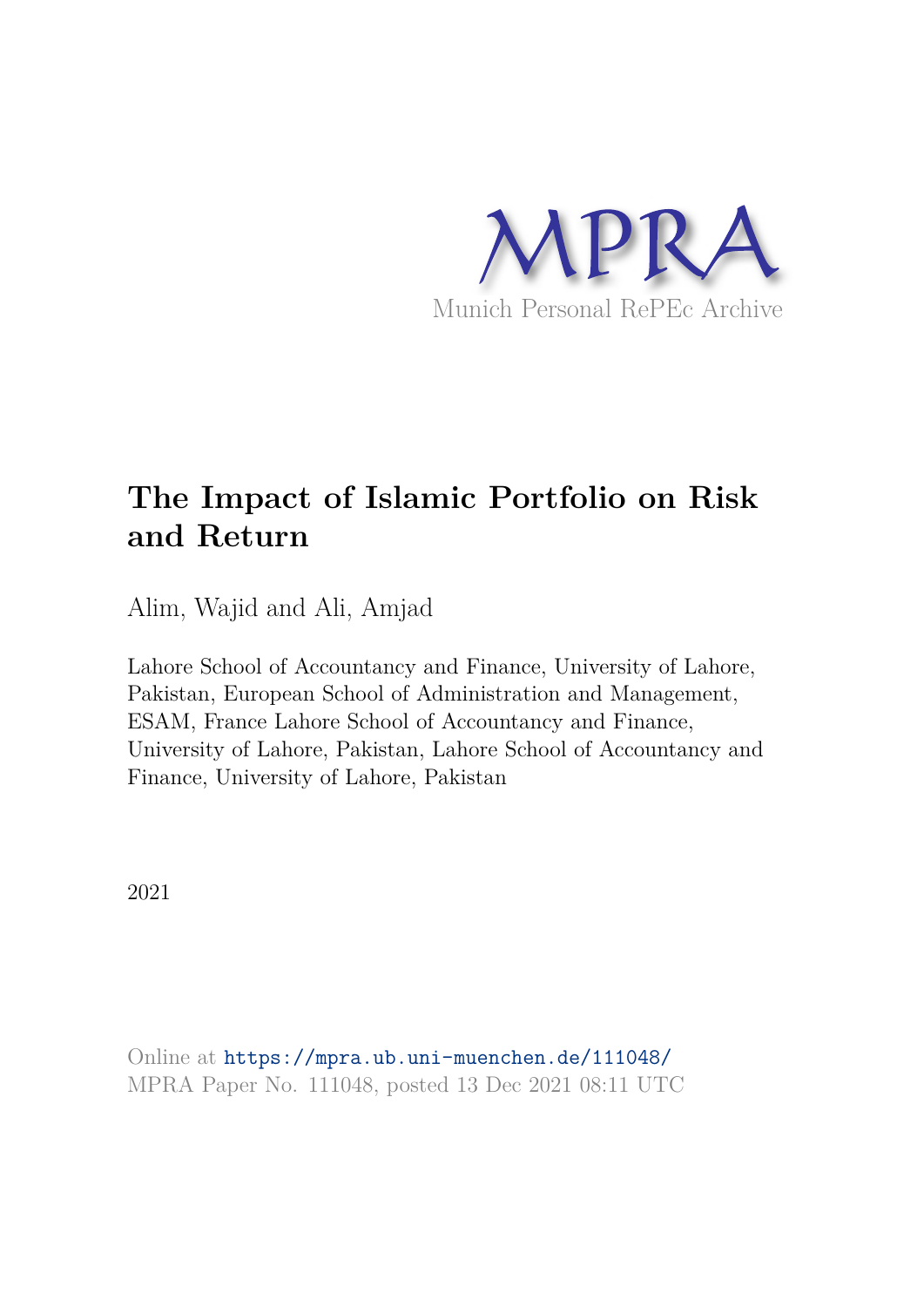# **The Impact of Islamic Portfolio on Risk and Return**

# **Wajid Alim**

Lahore School of Accountancy and Finance, University of Lahore, Pakistan

# **Amjad Ali**

European School of Administration and Management, ESAM, France Lahore School of Accountancy and Finance, University of Lahore, Pakistan

# **Maryiam Farid**

Lahore School of Accountancy and Finance, University of Lahore, Pakistan

#### **Abstract**

The purpose of this study is to investigate the comparative impact of conventional and Islamic bonds over returns. It provides useful insights to investors to diversify investment by lowering the risk to the optimum level. This study examines the impact of the conventional and Islamic portfolios on returns through simple OLS regression, suggesting that Sukuk returns are positive and significant. Simultaneously, conventional bonds show a negative trend, but in the long run, the returns are significant. It indicates that the market is volatile due to macroeconomic factors that can reduce risks through portfolio diversification. Thus, this research suggests that investment can be secured by taking a rational portfolio decision that confirms robustness. Therefore, it is a good opportunity for the investors to get high margins over the investment tenure.

*Keywords:* Financial Instruments, Portfolio Diversification, Islamic Finance, Sukuk, Conventional Bonds

# **I. Introduction**

The financial markets worldwide have witnessed significant growth, and the expansion trends can also be seen in global markets over the last decades. The rise of information and monetary values has provided domestic and international investors vast opportunities to invest capital into diversified portfolios (Ahmad & Radzi, 2011). The demand for Muslim investors is more aligned towards financial products that are following the Shariah. It is an essential feature that differentiates the conventional market from the Islamic capital market. According to (Ariff & Safari, 2012), Islamic bonds are considered one of the top essential products in Islamic portfolios. Islamic bonds (Sukuk) are different from traditional bonds as they do not conflict with Islamic principles (Mohamad & Yusoff, 2008). The global capital market has put some restrictions on the short-term debt based on the intrinsic value associated with the money market (interest) because it may consist of uncertainty. It restricts liquid assets (risk-sharing forms) in the financial system and promotes the real sector. Therefore, the funds' placement under the Islamic Portfolio (Sukuk) can profoundly register the investors' assets and capital returns (Chapra, 2008). The Sukuk in the Islamic capital markets provides an excellent opportunity for the short, medium, and long-term placement of funds in the Shariah-compliant manner (Nisar, 2007).

Khoso, et al., (2016) determine that in comparing conventional bonds, the Sukuk mainly deals in broad categories as asset-based and asset-backed. The principal payments are based on the assets' value and their returns. Still, the difference is only the returns/payments backed with the assets' performance. Each Sukuk presents undivided ownership to each certificate holder in the trust of the asset. Subsequently, the asset is leased to get periodic payments from rentals over the Sukuk life (Islamic Finance Sukuk, 2015). Since the launch of Sukuk, the various government and corporate sectors have successfully launched bonds to raise funds. It involves large projects such as railways,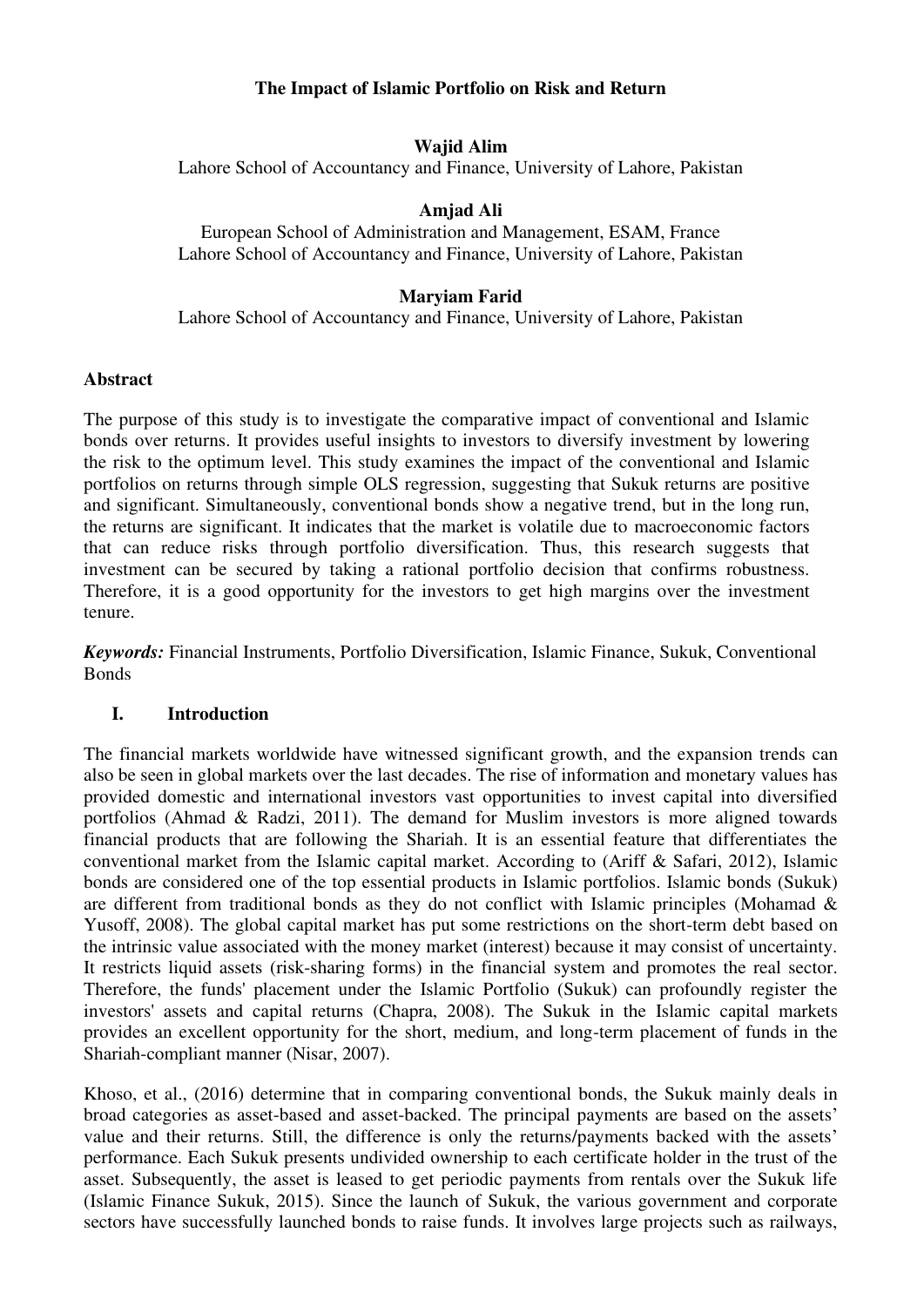airports, roads, hospitals, etc., that generate the funds from tangible assets. Sukuk encourages investors to make transactions in real assets instead of conventional bonds. Tough, strict rules and Shariah principles adhere to transparency and manage risk. It also ensures the relative position of Sukuk in the capital finance market in substitute for conventional bonds (Lyandresy et al., 2015). One of the key advantages of Sukuk over traditional bonds is the relationship that exists in asset backing and certificates. Sukuk is backed by assets whose worth increased with asset value, while conventional bonds do not have these characteristics. A conventional bond is directly issued as debt whose value is directly associated with a fixed interest rate. Moreover, one essential difference between conventional bonds and Sukuk is the involvement of asset that works under Islamic laws. Simultaneously, conventional bonds do not comply with Islamic laws where the risk varies between them.

# *The following are the key differences defined:* (Lee & Ullah, 2008)

- **•** *Ownership of Asset:* The key difference is the ownership that debt holders do not own in a business or project. There is a debt obligation in the conventional bonds and partial ownership in the Sukuk for the investors.
- **Effects of Cost:** The conventional bondholders are not affected by the underlying assets, while the Sukuk holders are directly affected by the assets. Thus, the investors' returns may reduce the profits/income and be impacted by the cost.
- **Example 15** *Issue Price:* The assets' face value in conventional bonds is based on the credit issuer, while the Sukuk is related, is based on the assets' market value.
- *Investment Criteria:* The conventional bonds fulfill the local or federal legislation for a specific project or business, while the Sukuk must fulfill the Shariah-compliant.
- **E Risk and Rewards of Investment:** In conventional bonds, investors receive interest payments on a monthly, quarterly, and yearly basis, while in Sukuk, the investors receive profits/losses based on the underlying assets.

IIFM (International Islamic Financial Market) is the global body that deals with Islamic Financial Services under the Shariah-compliant established to oversee the financial contracts and products. This body mainly deals with Sukuk, while ICMA (International Capital Market Association) deals with conventional bonds and provides new insights for investors. The organizations are integrated with sustainable environment works for social purposes and mandate investment. It covers all kinds of small, medium conventional, and Sukuk issuance for fulfilling investment needs. It is analyzed that the global Sukuk market was closed to 174.641 billion with a growth of 19.86% in 2020. Thus, market trends show a huge investment in Sukuk as compared to the conventional bonds market. McMillen (2012) examined the practical problems in the financial market to find reasonable solutions for investors to mobilize funds. The concept behind mobilizing funds is the substance from surplus funding to shortage funding areas. The fundamental concept of risk/return has now been entered in the Islamic Portfolio with the key difference of debt and equity. These two solutions are not identical due to the operating difference of its financing. Sukuk is solving this problem by providing an alternate investment opportunity under Shariah's compliance. The reliance on Sukuk has been raised due to its equity nature (Asset-based and asset-backed) investment. At the same time, conventional bonds move through interest rates (Khoso, et al., 2016). The Sukuk issuance is a complex process; it needs further development at the international level with the progression of Sukuk that stakeholders enjoy their investing efforts. It needs strengthening of Islamic Portfolio to attract multiple investors and issuers for economic development and financial stability. Still, a big gap exists between conventional and Islamic bonds due to their significant risk and return patterns. Following Shariah Complaint, the Islamic Portfolio can lead to potential and massive development among global capital markets (Demirer, Balcilar, & Cerci, 2016).

This study aims to analyze the impact of Islamic bonds on risk and return by comparing them with conventional bonds. Previously, the investment pattern has changed and promoted due to its highperforming returns. Also, it has provided the recommended source to investors. Hence, this study is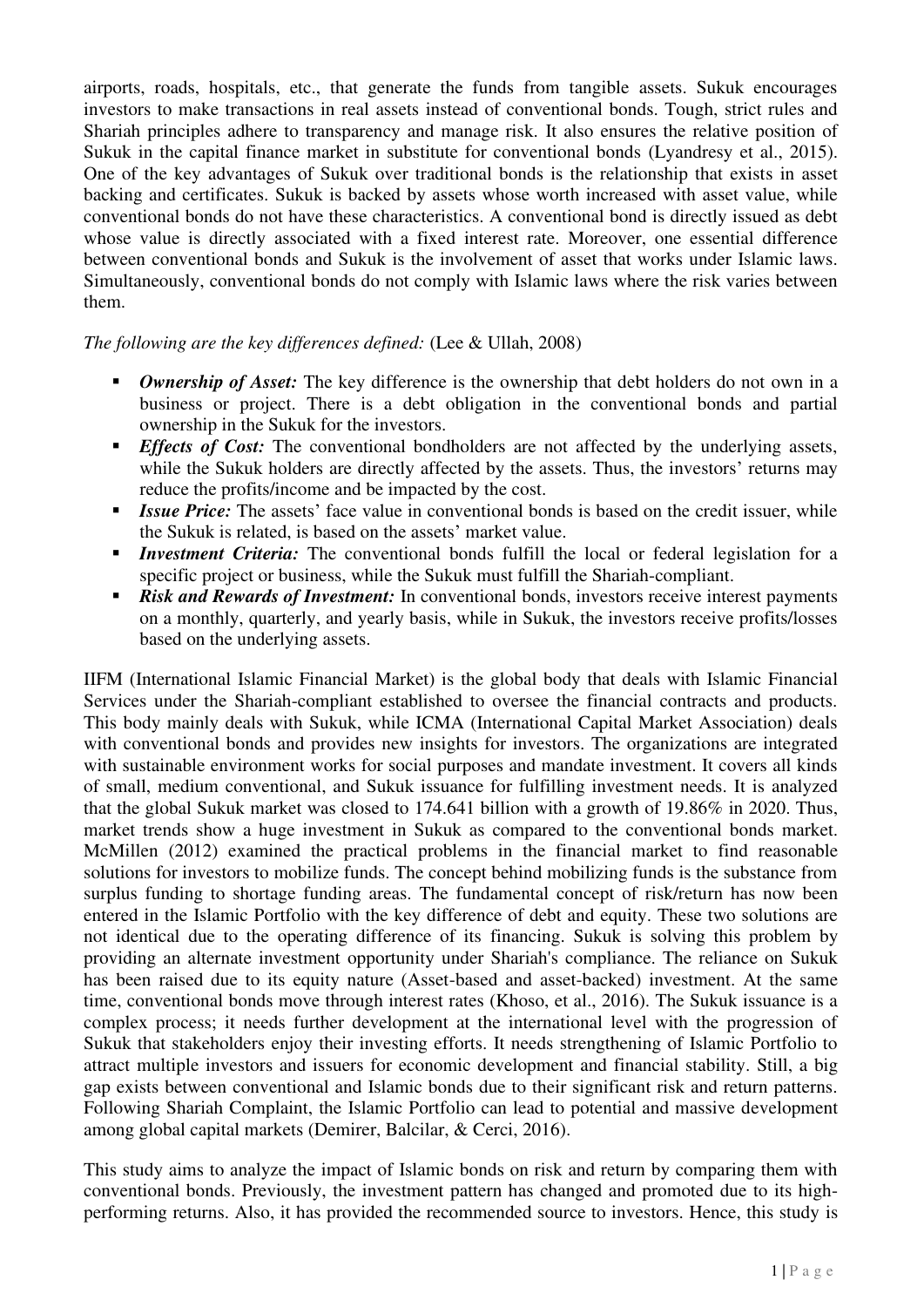based on a comparative analysis of conventional and Islamic bonds and which source is more trusted and reliable for investment (Hesse, Jobst, & Solé, 2008). The studys' significance falls in the Islamic Portfolio as it is the best tool for investing in the Sukuk substitute of conventional bonds (Maeda, 2009). Previous studies like modern portfolio and modern finance theory suggest that Islamic bonds are an investment asset while conventional ones are. By combining the Islamic bonds with conventional, the investors would exactly be able to know the returns and their fluctuations (Merton, 1969). Further, the study reveals that in the previous year, how much value was capitalized by the International Capital Market Association, corporate or financial institutions (Cakir & Raei, 2007). Moreover, the study includes that conventional bonds are directly associated with the debt while the Sukuk is based on the assets' market value. It reveals the accurate results of risk and returns for investment, enabling investors to choose the right Islamic Portfolio.

# **II. Literature Review**

The literature clearly shows how previous studies supported Islamic bonds under the risk and return portfolio. There were numerous studies conducted on conventional bonds and Sukuk, but this study finds a comparative analysis. Following literature support to analyze that which portfolio is more preferable for investors.

Ayesha et al., (2020) studied that how investment in diversified banks benefits loan portfolios. It has been studied that it directly affects credit risk and is directly associated with economic welfare. (Kota & Senthilkumar, 2019) researched that diversified assets play an active role in effective investment decision-making. The more the diversified investment means controlling factors of risk and return. (Levišauskait, 2010) conducted a study on investment analysis and portfolio management. The studys' empirical results show various ways to calculate the portfolios through income and risk or risk and return. Different theories support the study to measure market efficiency. (Pula, Berisha, & Ahmeti, 2012) evaluated the impact of portfolio diversification on risk, return, and performance. Using the various assets, the returns are measured through a correlation test. The study reveals portfolio diversifications' positive effect in reducing risk to increase the performance over investment assets from 2005 to 2009. (Hoang, Lean, & Wong, 2011) examined that stocks with bond have dominant value and shows real risk. At the same time, the stocks without bonds were not advantageous for portfolios. Thus, investors could increase their wealth by choosing the right portfolio.

# *II.I. Conventional Bonds*

Chapra (2008) described conventional bonds are a financial instrument that government generally issues. According to nature, it is a debt instrument and generates two types of cash flows, interest rate payment and bonds amount payable at the maturity date. The bond coupon payment is fixed over the life of the instrument unless the market interest rate fluctuates. When the bond issuer faces losses, it must be required to pay the obligation periodically until the bond matures (Ahmad & Radzi, 2011). There are various risks associated with conventional bonds and associated investments. Depending on the interest rate, there are also credit, inflation, liquidity risks associated. According to FINRA, conventional bonds are an essential part of the Islamic portfolio because, during traditional times, investors consider it a good source of earning returns. Nowadays, the economies and corporate sectors move towards Islamic portfolios and issue bonds. The regulatory authorities play essential roles in companies that are focusing on Islamic bonds. Many reforms occurred in previous years in the global capital market. The investment trends have been shifted towards Islamic portfolios as people tend to invest in Islamic bonds to substitute conventional bonds (Lee & Ullah, 2008).

# *II.II. Islamic Bonds (Sukuk)*

Ariff & Safari (2012) studied the Sukuk that was first introduced in Malaysia in 1983. The Sukuk structure is directly linked to the asset-based, where the profits are fixed to the financial institution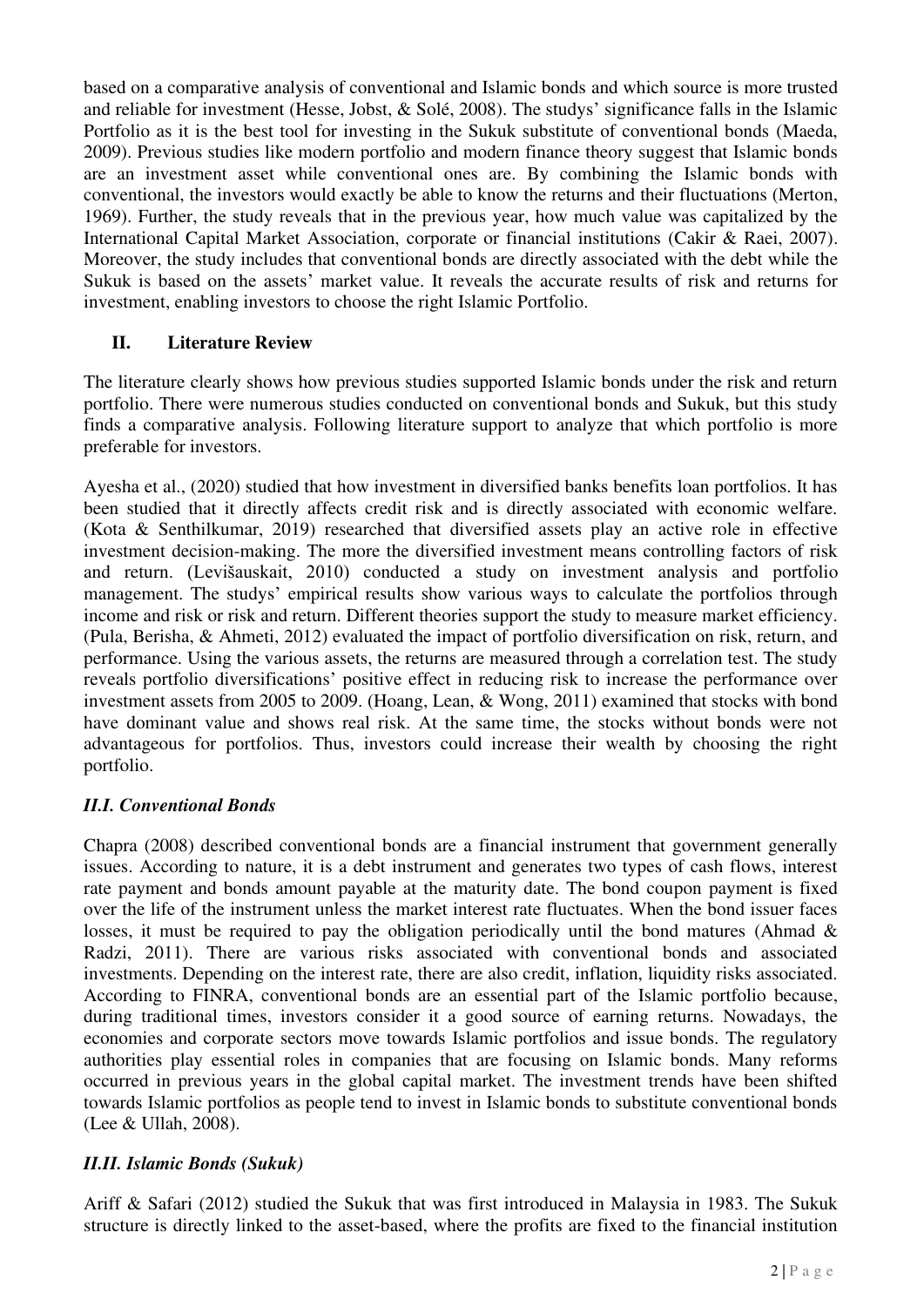and investors. It gives the right to the owners that they can sell their securities in the capital market. Thus, the Sukuk issuer receives the funds from investors or the financial institutions, and profits are shared among these two parties (Adam & Thomas, 2004). (Bidabad, Hassan, Ali, & Allahyarifard, 2011) determined that how Sukuk works and generates profits. Generally, Sukuk is issued in the real sector, and its funding is based on the tangible assets through which profits are generated. Sukuk is considered equal to the conventional bonds in the Islamic Portfolio following the Shariah rules and regulations regarding operating assets (Saripudin, Mohamad, Razif, Abdullah, & Rahman, 2012). Further, bonds' characteristics include the assets' market value when investors repay a Sukuk face value. The rate of return can be predetermined at issuance as it describes the percentage of face value and ultimately shows the annual returns of bonds. The payment of bonds can be made monthly, quarterly, semi-annually, or annually (Ariff & Safari, 2012).

# *III.II. Comparison Between Conventional and Islamic Portfolio*

According to (Islamic Financial Services, 2017), the core substance of the financial system is to solve the problems that currently exist in the markets, that is, the difference between conventional bonds and Sukuk to mobilize the funds in the right way. There are also ultimate differences between conventional and underlying Islamic bonds: risk and debt return. Differences can be identified that conventional bonds are debt-based instruments, and Sukuk is equity-based instruments (Ahmad & Radzi, 2011). In Islamic finance, the "Sukuk" refers to the real owner of the particular asset or pool of assets upon which the bonds are issued. The Sukuk can be issued on a tangible or intangible asset (Lee & Ullah, 2008). The main issue behind the Sukuk is the special purpose vehicle, but it is issued under the Shariah-compliant manner as government, financial institution, corporation, or insurance company. The Islamic Portfolio deals with various underlying Sukuk such as Modaraba, Murabaha, Wakala, etc. Global conventional bonds' monetary and capital market is a debt instrument where the Sukuk is an asset-based or asset-backed bond. The presence and issuance of Sukuk give new insight into budgetary security and provide an outlook to get financing to boost economic activity (Saripudin et al., 2012).

Jabeen (2007) studied that in the renowned world and the leading economies, the Islamic financial industry was developed in 1970, where new constitutions occurred. The financial institutions started proposing the Shariah-compliant portfolios and investment assets because of diversified investors' needs and developing economies. Though the Islamic portfolio concept has existed since the beginning of Islam, Islamic finance is still not fully formed (Saripudin et al., 2012). That is why the global Sukuk market was introduced to further deal with the complexities of Islamic Sharia that deals with Sukuk. Despite the rising trend of conventional portfolios, empirical studies on the Islamic Portfolio still need to be compared with the conventional portfolio—the market indices' effects in the same pattern on Islamic portfolios as its effects on conventional indices. The Islamic Portfolio is strongly related to the risk and return; therefore, volatility is the Islamic Portfolios' primary characteristic by analyzing the risk and return. This research focuses on an Islamic portfolio that compares conventional and Islamic bonds (Sukuk) (Abdel-Khaleq & Richardson, 2006).

Barqawi (2018) conducted a study to investigate the key products under the Islamic capital market, backed by Islamic assets while conventional bonds follow the debt model. The study reveals the comparative analysis of Sukuk and conventional bonds and contrasts the factors that affect prices. The asset pricing model was selected to prove the results and recommend that the Sukuk market was better than conventional bonds. The qualitative and quantitative approaches were used to explain the model fitness by developing the two suitable equations. The data has been gathered from Dow Jones for different regions to identify the average rate of return over conventional bonds and Sukuk. The Sukuk determines its price through asset capitalization, while conventional bonds are directly valued through interest rates. The study results indicate that under Shariah compliance, the risk is more controlled than conventional markets. Thus, it indicates that Sukuk has lower risks due to its principles of asset sharing than conventional bonds.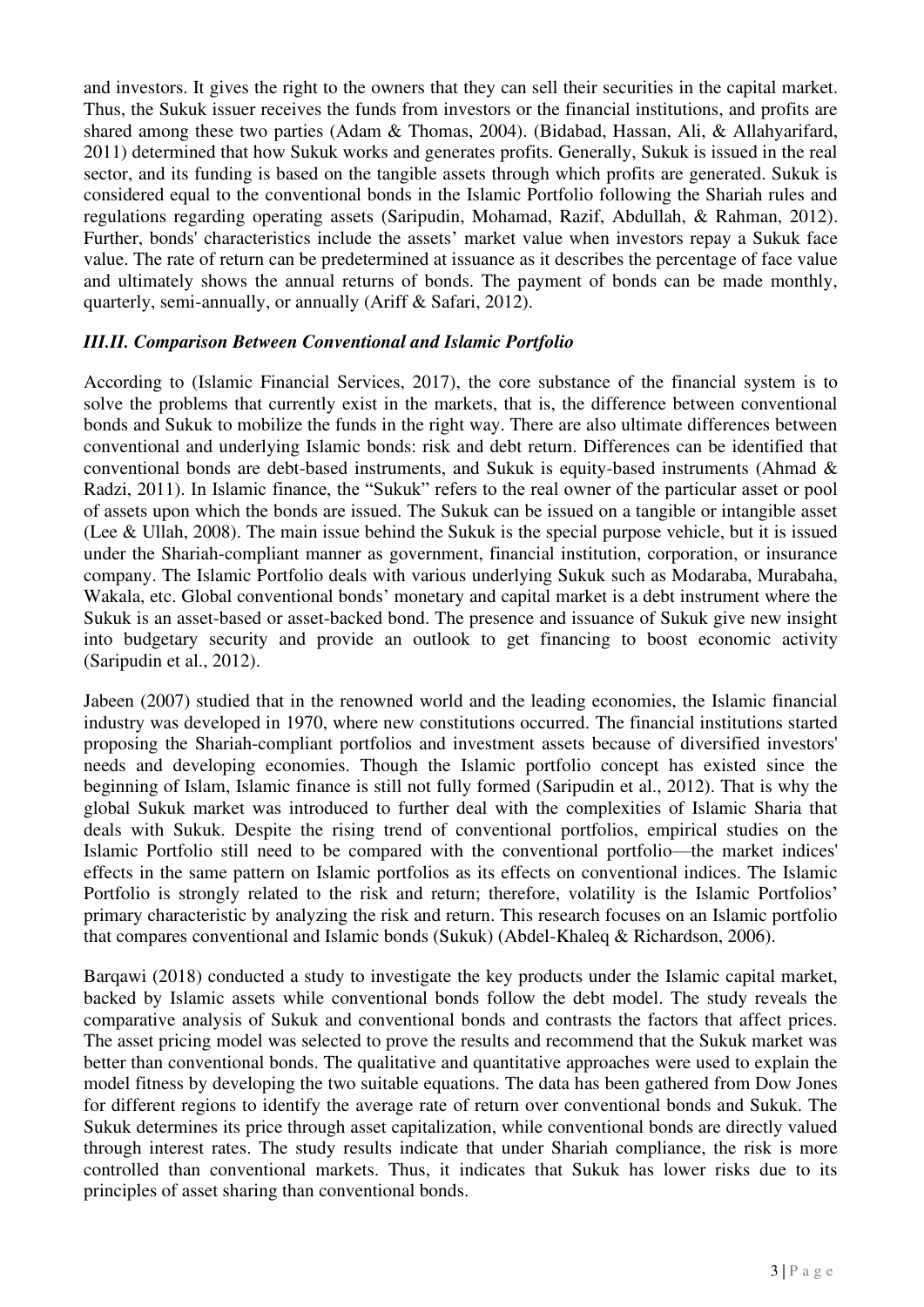Rahmawati et al., (2020) studied the financial obligations of the stock market in the Indonesian economy, which is an integral part of the economy. The study evaluates the compliance under both the conventional and Sharia markets to see the impact on stock returns. For this purpose, the manufacturing sector is targeted for the period 2015-2017. The study reveals that the stock market reacts to its asset issuance while Sukuk affects more than conventional bonds over selected sector returns. Sherif & Erkol (2017) investigated the stock market by comparing the fixed-rate conventional bonds and Sukuk. The focus behind conducting the study was to check how the stock market reacts and affects shareholders' wealth with the issuance of these two types of bonds. The focused region was Malaysia, where event methodology was used through collecting the FTSE Malaysia index. Further, the data segregated between symmetric and asymmetric samples for precrisis, post-crisis, and overall 2000-2015. The analysis indicates insignificant results over the Malaysian stock market due to the use of fixed-rate bonds. Hence, it provides evidence of a robust market that differentiates bonds returns.

Aldhaheri (2017) evaluated the financial instruments which are similar to bonds under the Shariahcompliant. The study experienced the Sukuk market from its inception in 2002 to analyze investors' behavior. Both the conventional and Islamic bonds were exposed in financial markets to analyze the risks. Importantly, the value at risk approach was used to examine returns under the investment portfolio. It was suggested that diversification of conventional and Sukuk evidence persistent illiquidity. It improves risk and returns trade-off while reducing implications for the investors. Thus, it was beneficial for the investors to consider Islamic portfolios by minimizing risks with high returns.

# **III. Methodology**

After reviewing previous studies, it has been identified that there is a gap in Shariah products that need to be integrated with the Islamic portfolio. Therefore, this section deals with the conceptual framework that how Islamic portfolios impact risk and return. This section elaborates on research theories as modern portfolio and finance theory supports study that how Islamic bonds are better than conventional bonds. In the recent era, investors need a diversified portfolio where they can invest and earn good margins. Therefore, Sukuk can be considered the best possible alternative to conventional bonds globally. Thus, investors can diversify their investment by selecting Shariahcompliant Islamic bonds (Mobin & Ahmad, 2014).

# *III.I. Research Theories*

Markowitz (1959) has developed a theory called investment or portfolio theory. He introduced the concept of diversification to allocate an asset in an investment portfolio. The model directly links with risk and return where multiple Islamic and conventional portfolios carry different weightage. It deals with how investors can control unsystematic risk by diversifying their investment rather than investing only in the individual asset. (Merton, 1969) combined the consumption and optimal selection models to determine investment behaviors. The study further reveals that two or more investment assets are considered to be risk-averse. Various methods exist to measure the risk, such as the capital asset pricing model, but the market index is a useful tool to indicate the average risk and return. MPTs' provide perfect information and define a strategy that leads to high returns and relatively low risk. The landscape of modern investors indicates that they are risk-averse (Koumou, 2020).

Modern Finance theory is also an indicator of market capitalization where perfect market information affects investors' decisions. (Simkowitz, 1972) suggested that a perfect capital market impacts investment decisions, where investors increase their wealth through institutional wealth management. Numerous factors consist of risk and returns, i.e., economic and political conditions. (Omisore et al., 2012) suggested that in exchange for the traditional method, MPT provides techniques that construct the best Portfolio (Arize et al., 2019).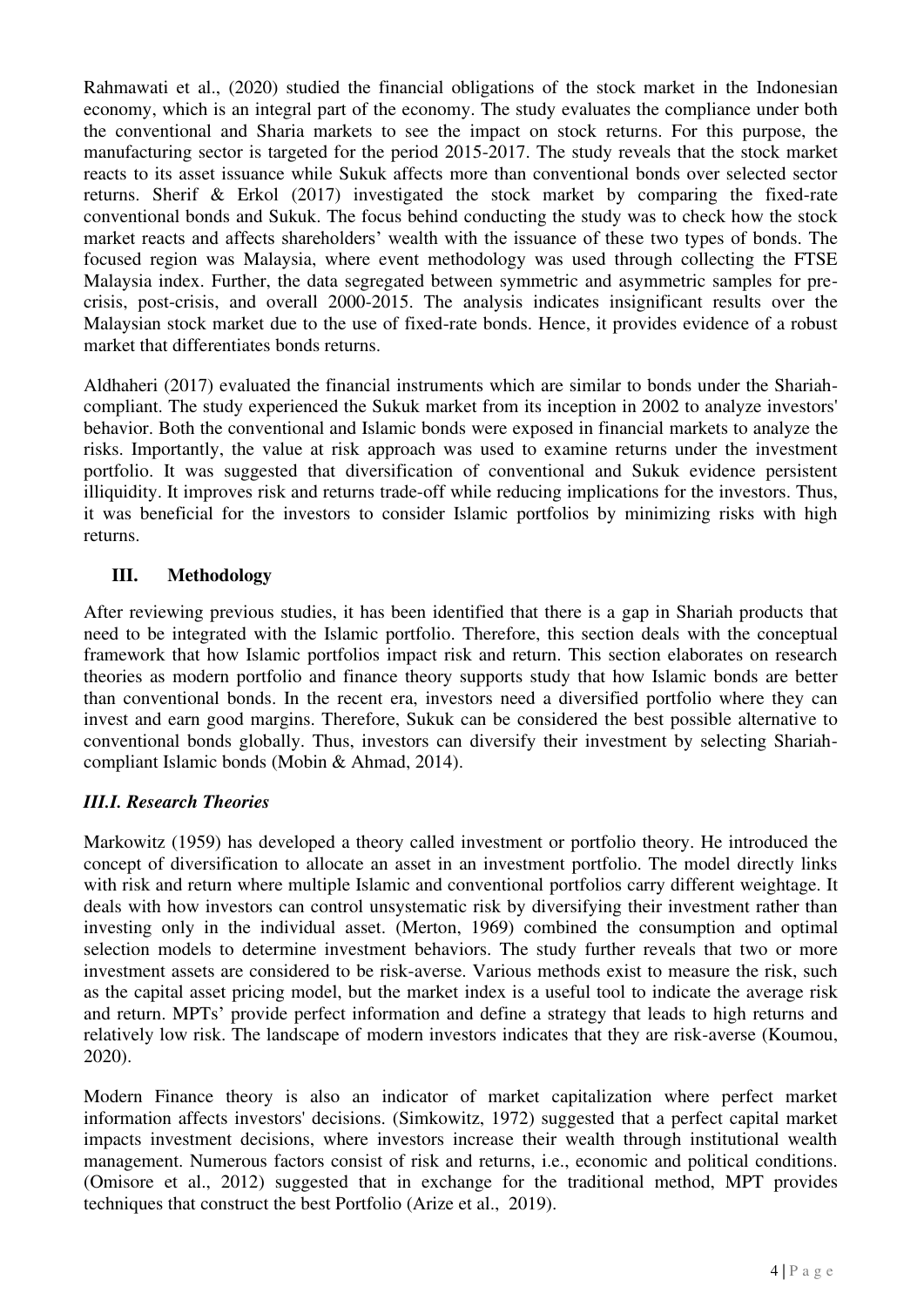# *III.II. Econometric Model*

This study follows a quantitative method under descriptive research that how the market value impacts return on comparative bonds. As per the empirical study of comparative research, the econometric model measures return for investors to provide better investment options (Pickard, 2013). The risk and return are directly correlated with the market capitalization (investment) of how unsystematic risk can be controlled. Conventional bonds and Sukuk directly correlate with interest rate and asset value, respectively, which is the more profitable asset. The following equation shows that market returns depend on the investment on which investors make decisions under the high returns and low-risk strategy (Worthington & Higgs, 2004).



The above framework shows that returns are dependent on the market value of bonds that either the increase or decrease of bonds investment impact returns under efficient market hypotheses or not. So, the dependent variable is market return, while explanatory variables are conventional and Islamic bonds.

where,

- $\blacksquare$  RE Returns,
- C.B. Conventional Bonds
- IB Islamic Bonds

#### *The regression equation shows that returns are directly associated with conventional and Islamic bonds:*

Following the functions forms of Ali (2011), Ali (2015), Ali (2018), Ali and Bibi (2017), Ali and Ahmad (2014), Ahmad and Ali (2016), Audi and Ali (2016), Ali and Audi (2016), Ali and Audi (2018), Ali and Rehman (2015), Audi and Ali (2017), Ali and Naeem (2017), Audi and Ali (2017), Ali and Zulfiqar (2018), Ali et al., (2016), Arshad and Ali (2016), Ashraf and Ali (2018) Haider and Ali (2015), Sajid and Ali (2018), Ali and Senturk (2019), Kassem et al, (2019), Ali and Bibi (2020), Sulehri and Ali (2020) and Audi et al., (2021), the model of this study become as:

- Functional Forms:  $RE = F$  (Conventional Bonds and Islamic Bonds)
- **Equation Form:**  $RE_t = \beta_0 + \beta_1 C B_t + \beta_1 I B_t + u_t$

Under the statistical approach,  $\beta_l$  is the coefficient of conventional bonds, and  $\beta_2$  is the coefficient of Islamic bonds. At the same time, *βο* determines the intercept of that how much investors earn a fixed return. It can be categorized as systematic risks, while both explanatory variables determine systematic risks. Subsequently, u<sub>t</sub> indicates the error term captured by residuals of any unexplained variations (Ariff & Safari, 2012). According to the (Accounting and Auditing Organization for Islamic Financial Institutions, 2020), the Sukuk is the certificate representing undivided ownership of tangible assets over the specific project and unique activity investment. It is considered the finance provider for the Sukuk holder and investor, where returns are generated by sourcing the assets'. Simultaneously, (Bidabad et al., 2011), the debt instruments are based on domestic interest rates that dominate earnings. According to nature, it is a debt instrument and generates two types of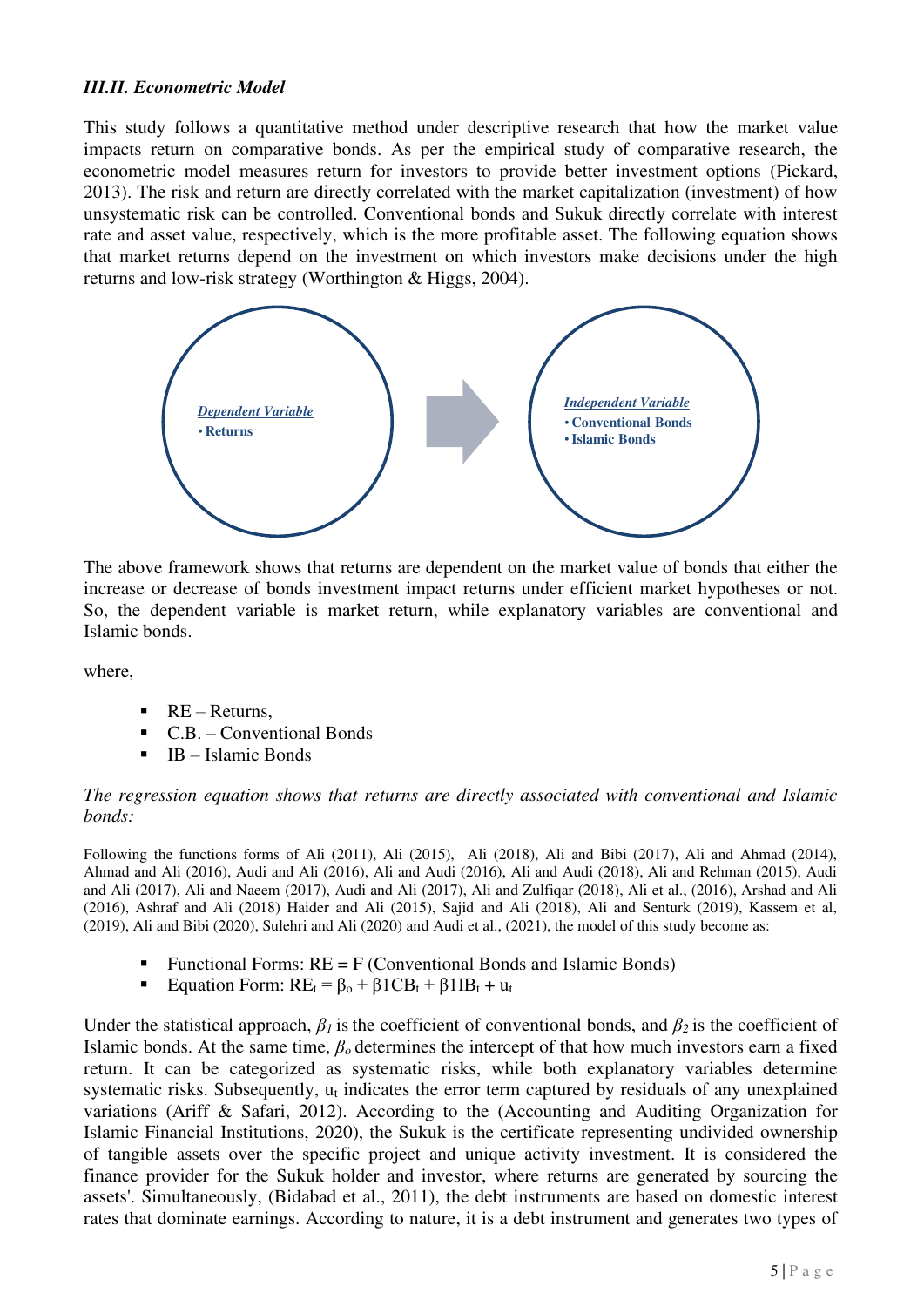cash flows, interest rate payment and bonds amount payable at the maturity date. The bond coupon payment is fixed over the instruments' life unless the market interest rate fluctuates. (Hayat & Kraeussl, 2011) described the significant difference that makes Sukuk more essential than conventional bonds. The conventional bonds are interest-based, while the Sukuk are issued under two major asset-based and asset-backed categories. Here, the crucial questions are raised: conventional bonds are either equity or debt-financed answered above (Lintner, 1965).

The research is designed to measure the impact of Islamic bonds over conventional bonds that either give the profitable option. For this purpose, this study has measured the impact of conventional bonds over Sukuk. A simple regression equation is estimated under the Ordinary Least Square method that fulfills all assumptions. The data is collected from secondary sources for 2002-2020 to see the impact of Islamic portfolios over conventional bonds. Islamic bonds data is collected from IIFM (International Islamic Financial Market). In contrast, conventional bonds data is collected from ICMA (International Capital Market Association) as well as this source is used to collect market returns over the period. This study covers 19 years and the reason behind selecting this period is the inclusion of Islamic bonds in the investment portfolio that has opened the door for investors. Further, the data is converted into a stationary form to see the impact of conventional and Islamic bonds on the market returns (Shanmugam & Zahari, 2009).

# **IV. Analysis and Discussions**

This section deals with the study results that either return significantly affects conventional and Islamic or not. OLS regression is tested on EViews' as returns are dependent variables while bond market values are explanatory variables. It is discussed above that conventional bonds return majorly based on the interest rate. Other risks are involved besides systematic risks, like credit, inflation, and liquidity risk. Subsequently, the Sukuk profitability is measured through the value of the asset on which it is based. Here, it is important to critically analyze the bonds independently to see the impact of promoting portfolio investment. With the inclusion of Sukuk, a large number of investors has been attracted because it provides a useful platform for investment (Simkowitz, 1972).

# **Dependent Variable: RE Method: Least Squares Sample (adjusted): 2005 2020 Included observations: 16 after adjustments**

| Variable                                                                                                                                | Coefficient                                                                      | Std. Error                                                                                                                             | t-Statistic                                     | Prob.                                                                         |
|-----------------------------------------------------------------------------------------------------------------------------------------|----------------------------------------------------------------------------------|----------------------------------------------------------------------------------------------------------------------------------------|-------------------------------------------------|-------------------------------------------------------------------------------|
| $\mathsf{C}$<br>$RE(-3)$<br>CB<br>IB                                                                                                    | 0.058566<br>0.513409<br>$-1.16E-06$<br>1.99E-06                                  | 0.031866<br>0.120018<br>2.15E-07<br>8.96E-07                                                                                           | 1.837881<br>4.277769<br>$-5.394593$<br>2.222828 | 0.0910<br>0.0011<br>0.0002<br>0.0462                                          |
| R-squared<br><b>Adjusted R-squared</b><br>S.E. of regression<br>Sum squared resid<br>Log-likelihood<br>F-statistic<br>Prob(F-statistic) | 0.910429<br>0.888036<br>0.021608<br>0.005603<br>40.95345<br>40.65717<br>0.000001 | Mean dependent var<br>S.D. dependent var<br>Akaike info criterion<br>Schwarz criterion<br>Hannan-Quinn criteria.<br>Durbin-Watson stat |                                                 | 0.093563<br>0.064577<br>$-4.619181$<br>$-4.426034$<br>$-4.609290$<br>2.183856 |

Based on the results, the study rejects null hypotheses in accepting alternate that returns significantly impact Islamic portfolios than conventional bonds. The following table shows that both Islamic and conventional bonds are significant under 1% and 5% p-value. In contrast, the conventional bonds coefficient is negative, which means the market is in-efficient for conventional bonds while Sukuks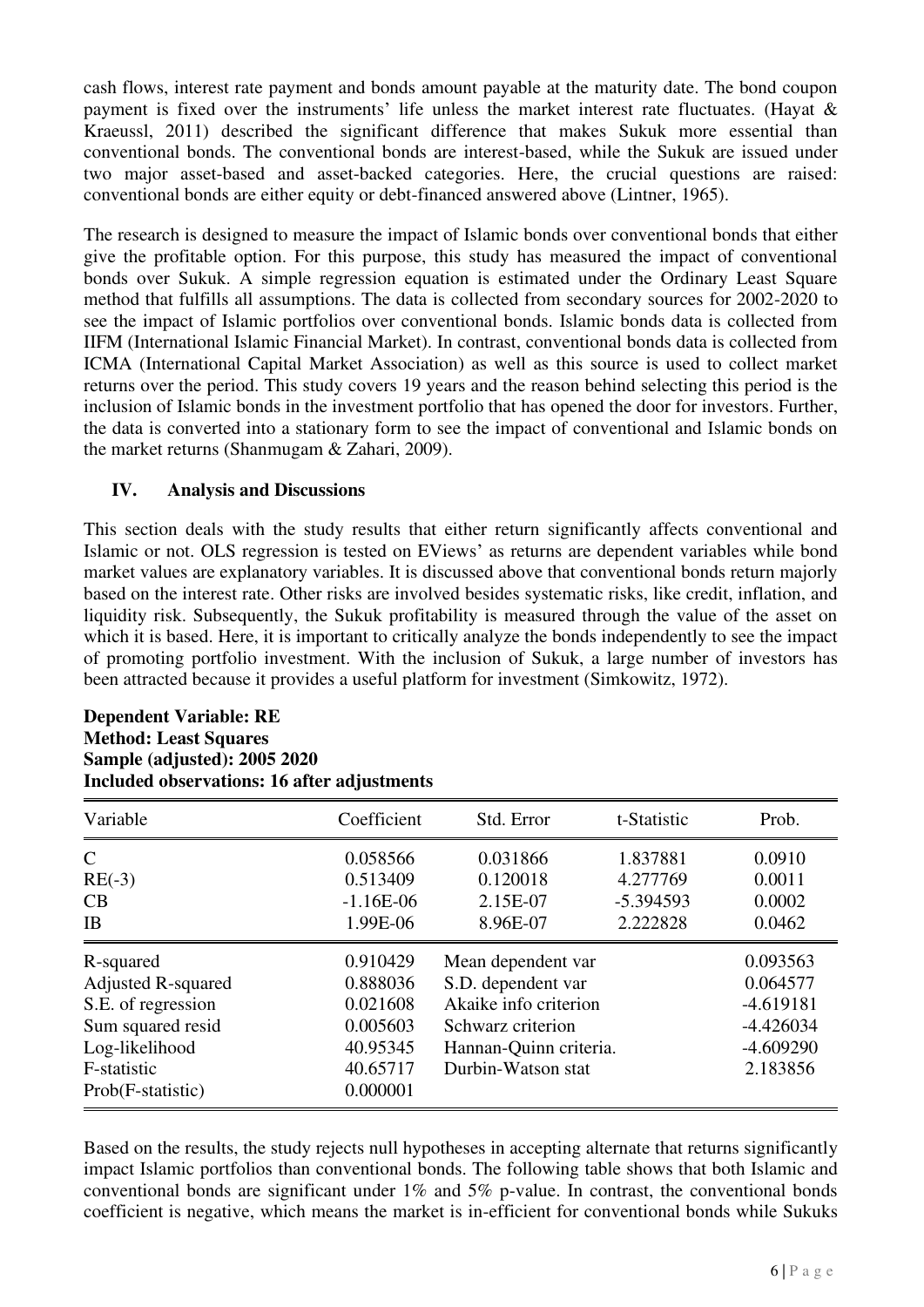shows positive results. Three-period lags of dependent variables have been taken for stationary returns. That is why the model has taken an adjusted sample of 2005-2020 from the 20 years of study. Now, the lagged returns indicate that it follows positive and significant results for the bonds market. Here, constant is also positive and significant, which provides further evidence for empirical analysis.

The statistical analysis of the econometric model indicates that the overall model is a good fit as it explains 88% of the variations that returns are directly dependent upon conventional and Islamic bonds. The F-statistics are also significant at a 1% p-value, and the model is selected at the lowest value of the Schwarz criterion. Moreover, the correlation test of Durbin-Watson ranges under acceptable criteria. Thus, it fulfills all assumptions of OLS and indicates that returns are directly associated with the investment. Further, this model is accepted to give policy about portfolio diversification of bonds.

The study investigates that Islamic diversification benefits Sukuk holders than equity investors (Demirer et al., 2016; Audi et al., 2021). It is known that in the emerging market, the Sukuk returns move differently due to its transmission of assets. The dynamic group of conventional and Islamic bonds provides a valuable source of investment. Under the framework of portfolio investment, this study indicates some implications in conventional bonds that might be the negative coefficient as it shows more volatile returns. As a combination of investment, it is a good source of investment not only for domestic bonds but also for international bonds. Some implications need to be adopted by both markets to remove the volatility. Thus, both types of bonds provide significant and positive sources of investment to secure returns. According to Adekunle et al., (2017), Sukuk provides a trusted source of investment as theoretically, and empirically it proves the viable option. Though Sukuk is a newly developed market, its fundamental concept of returns has gained momentum with its asymmetric returns. The study found a strong relationship between conventional and Islamic bonds even though they can also be diversified with other assets. The portfolio performance of this research is essential for the investors to get a diversified portfolio where risk can be reduced to the optimum level to enjoy secure returns. Over the years of investment, it provides an opportunity for re-investing cashflows as market value increases day–by–day.

This study concludes that Islamic bonds performance is satisfactory over 2002-2020 because of its inception in the proliferating market. Even after global crises, many countries' stock exchanges crash and even cannot stabilize returns. In these circumstances, the interest rates fluctuated globally and resulted in volatile returns where investors faced many losses. Thus, in this scenario, Islamic bonds were found a trusted source of investment to invest independently or diversify with other instruments. Hence, this research is useful for individuals and businesses to diversify their investment by creating an investment pool. In the coming years, Islamic bonds strengthen the market as more public and private companies are issuing Sukuk that exhibits more positive returns than conventional bonds. It demonstrates Shariahs' compliance rules and secures investors' returns in short and long periods (Hayat & Kraeussl, 2011).

# **V. Conclusions**

The rise of economic growth and investment activities has raised opportunities for both international and domestic investors. There are multiple modes of investment available such as equity, stocks, bonds, options, etc., depending upon risk and return. But over the last decades, Islamic modes of financing have witnessed a broad expansion under the Shariah compliance. The emergence of Islamic finance allows investors to become part of the pre-dominant market through the diversification of their assets. Traditionally, conventional bonds are used to hedge the risk as it is considered risk free mode of investment. Now, Sukuks' is also considered a trusted source of investment that can be used to diversify the investment. Under portfolio diversification, both the conventional and Islamic bonds directly proportionate favorable returns. This study aims to determine the impact of Islamic portfolios on risk and return and whether this is a good option for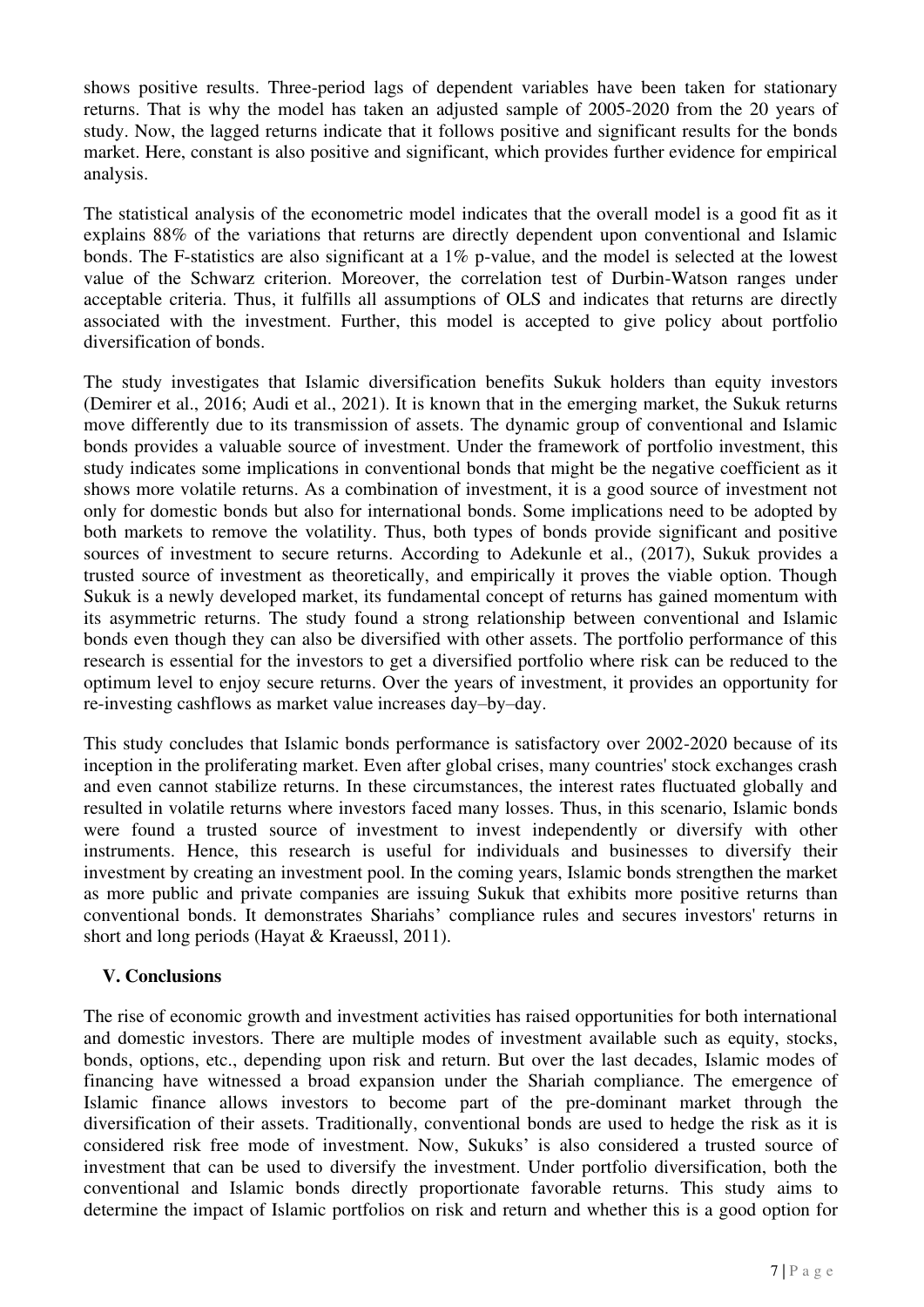investors. For this, the market capitalization of bonds is analyzed to see the causal effect on returns. Global capitalization of bonds shows volatile results as conventional bonds are interest-based while an asset backs Sukuk. This study determines the comparative impact of conventional and Islamic bonds on returns over 19 years. It shows that the inclusion of Islamic bonds in a portfolio is a good option for investors to diversify investment. The significant and positive results of Sukuk support that investors can lower the risk and can earn higher margins. The market forces influence the conventional returns more, indicating an in-efficient market due to the effect on interest rates, but Sukuk assets generate more profitable returns. Thus, it concludes that Islamic financing is essential for investors to lower at optimum level. International and domestic investors can allocate investment in conventional and Islamic bonds as it gives significant returns. Further, this study opens the door for future research to analyze the impact of stocks, equity, options, commodity, and other assets. It would benefit corporate and individual investors to be fuelled by Sukuk or Islamic bonds that follow Sharia rules and satisfy investors to originate positive returns.

#### **References**

- Abdel-Khaleq, A. H., & Richardson, C. F. (2006). *New horizons for Islamic securities: emerging trends in Sukuk offerings.* Chi. J. Int'l L.
- Adam, N. J., & Thomas, A. (2004). *Islamic bonds: Your guide to issuing, structuring, and investing in Sukuk.* Euromoney Books.
- Adekunle, Saheed, S., Masih, & Mansur. (2017). Assessing the viability of Sukuk for portfolio diversification using MS-DCC-GARCH. *Munich Personal RePEc Archive*.
- Ahmad, W., & Radzi, R. M. (2011). Sustainability of Sukuk and Conventional Bond during Financial Crisis: Malaysia's Capital Market. *Global Economy and Finance Journal*, 33-45.
- Ahmed, K., & Ali, A. (2016). Rising Population and Food Insecurity Linkages in Pakistan: Testing Malthusian Population Growth Theory. *International Journal of Economics and Empirical*, 4 (1), 1-8.
- Aldhaheri, M. H. (2017). *The Relative Risk Performance of the Islamic Sukuks over the Conventional Bonds: New Evidence from Value at Risk Approach.* United Arab Emirates University.
- Ali, A. & Naeem, M.Z. (2017). Trade Liberalization and Fiscal Management of Pakistan: A Brief Overview. *Policy Brief-Department of Economics, PU, Lahore*. 2017 (1), 1-6.
- Ali, A. (2011). Disaggregated import demand functions of Pakistan; An empirical Analysis. M-Phil Thesis, NCBA&E, Lahore, Pakistan, 1-70.
- Ali, A. (2015). *The impact of macroeconomic instability on social progress: an empirical analysis of Pakistan*. (Doctoral dissertation, National College of Business Administration & Economics Lahore).
- Ali, A. (2018). Issue of Income Inequality Under the Perceptive of Macroeconomic Instability: An Empirical Analysis of Pakistan. *Pakistan Economic and Social Review*, 56(1), 121-155.
- Ali, A. and Bibi, C. (2017). Determinants of Social Progress and its Scenarios under the role of Macroeconomic Instability: Empirics from Pakistan. *Pakistan Economic and Social Review* 55 (2), 505-540.
- Ali, A., & Ahmad, K. (2014). The Impact of Socio-Economic Factors on Life Expectancy in Sultanate of Oman: An Empirical Analysis. *Middle-East Journal of Scientific Research*, 22(2), 218-224.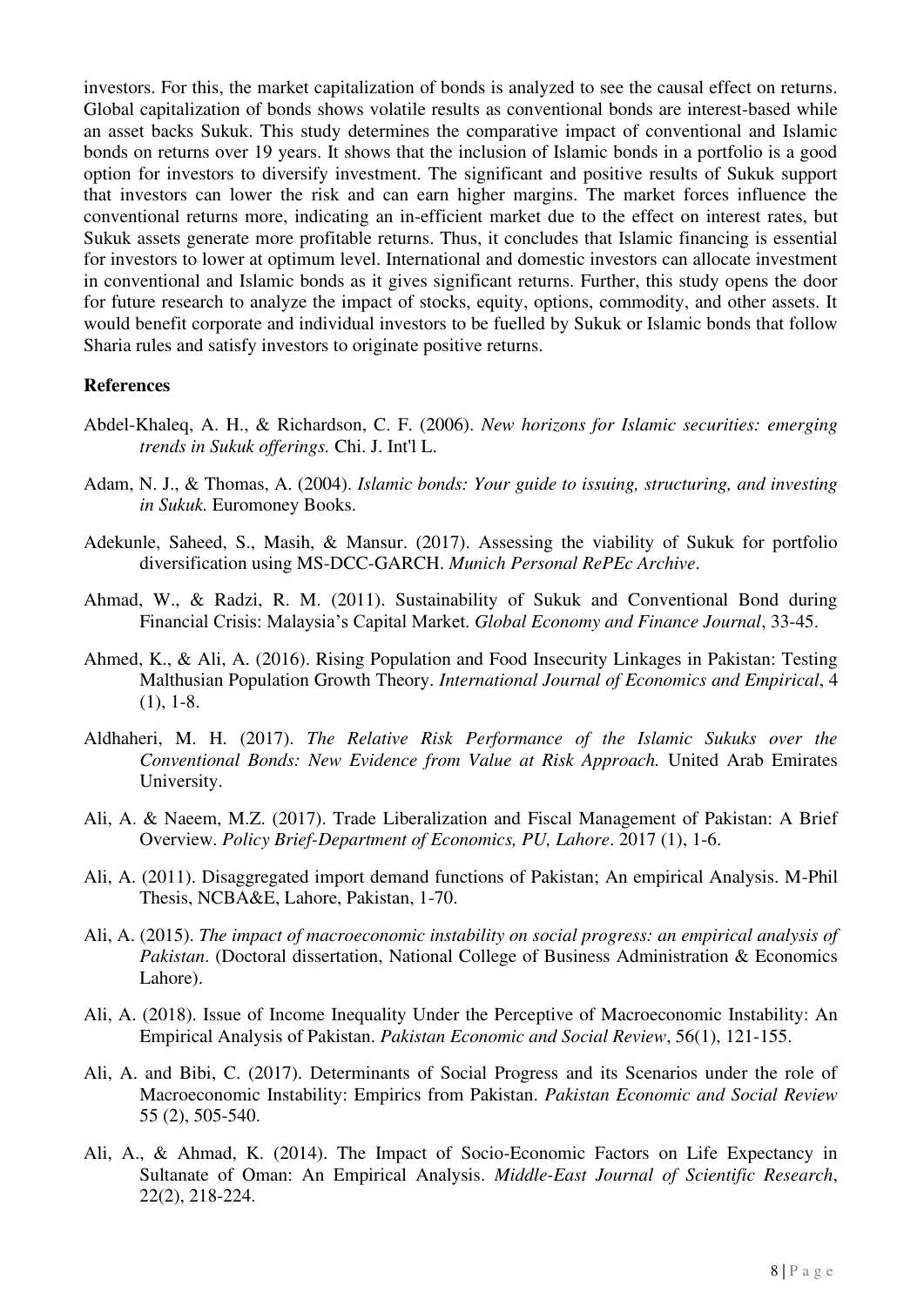- Ali, A., & Audi, M. (2016). The Impact of Income Inequality, Environmental Degradation and Globalization on Life Expectancy in Pakistan: An Empirical Analysis. *International Journal of Economics and Empirical Research*, 4 (4), 182-193.
- Ali, A., & Audi, M. (2018). Macroeconomic Environment and Taxes Revenues in Pakistan: An Application of ARDL Approach. *Bulletin of Business and Economics* (BBE), 7(1), 30-39.
- Ali, A., & Rehman, H. U. (2015). Macroeconomic instability and its impact on the gross domestic product: an empirical analysis of Pakistan. *Pakistan Economic and Social Review*, 285-316.
- Ali, A., & Şenturk, İ. (2019). Justifying the Impact of Economic Deprivation, Maternal Status and Health infrastructure on Under-Five Child Mortality in Pakistan: An Empirical Analysis. *Bulletin of Business and Economics*, 8(3), 140-154.
- Ali, A., & Zulfiqar, K. (2018). An Assessment of Association between Natural Resources Agglomeration and Unemployment in Pakistan. *Pakistan Vision*, 19(1), 110-126.
- Ali, A., Ahmed, F., & Rahman, F. U. (2016). Impact of Government Borrowing on Financial Development (A case study of Pakistan). *Bulletin of Business and Economics* (BBE), 5(3), 135-143.
- Ali, A., Mujahid, N., Rashid, Y., & Shahbaz, M. (2015). Human capital outflow and economic misery: Fresh evidence for Pakistan. *Social Indicators Research*, *124*(3), 747-764.
- Anas, A. B. (2014). Portfolio Diversification Strategy and the Impacts on the Middle East Real Estate Investment Decision. *International Journal of Economics and Finance*, (6)2.
- Andel-Khaleq, A. H., & Richardson, C. F. (2006). *New horizons for Islamic securities: emerging trends in Sukuk offerings.* Chi. J Int'l L, 7:409.
- Antretter, T., Siréna, C., Grichnik, D., & Wincent, J. (2020). Should business angels diversify their investment portfolios to achieve higher performance? The role of knowledge access through co-investment networks. *Journal of Business Venturing*, 35.
- Ariff, M., & Safari, M. (2012). Are Sukuk Securities the Same as Conventional Bonds? *Afro Eurasian Studies*, 101 - 125.
- Arize, A. C., Guo, T., Malindretos, J., Verzani, L., & Ndu, I. (2019). Financial Advice and Portfolio Diversification. *Accounting and Finance Research*.
- Arize, C. A., & Malindretos, J. (2019). Financial Advice and Portfolio Diversification. *Accounting and Finance Research*, 8(9).
- Arshad, S., & Ali, A. (2016). Trade-off between Inflation, Interest and Unemployment Rate of Pakistan: Revisited. *Bulletin of Business and Economics (BBE)*, *5*(4), 193-209.
- Ashraf, I., & Ali, A. (2018). Socio-Economic Well-Being and Women Status in Pakistan: An Empirical Analysis. *Bulletin of Business and Economics (BBE)*, 7(2), 46-58.
- Audi, M & Ali, A. (2017). Socio-Economic Status and Life Expectancy in Lebanon: An Empirical Analysis. *Archives of Business Research*, 5(11), 159-170
- Audi, M. & Ali, A. (2017). Environmental Degradation, Energy consumption, Population Density and Economic Development in Lebanon: A time series Analysis (1971-2014). *Journal of International Finance and Economics*, 17(1), 7-20.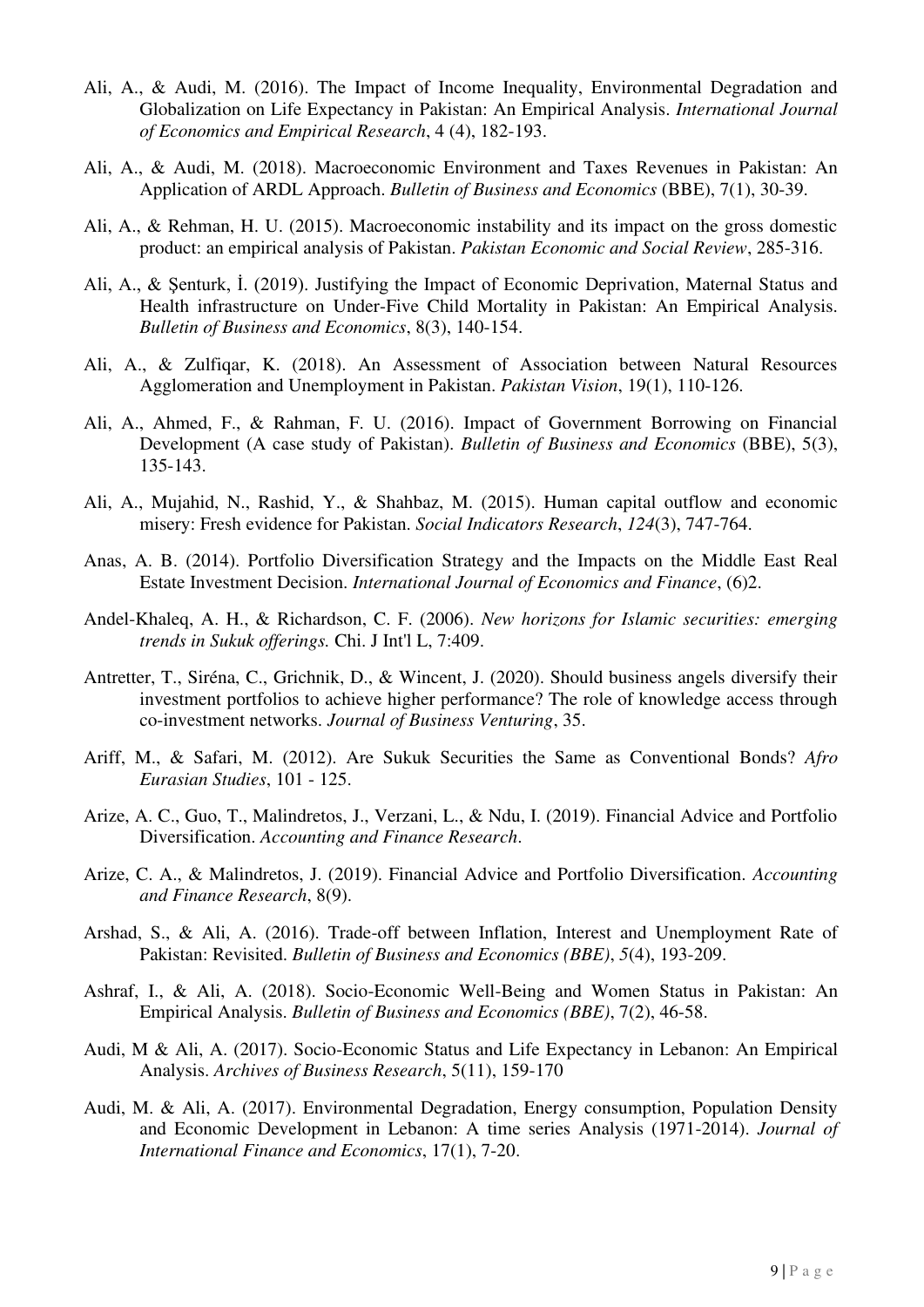- Audi, M. Ali, A. & Roussel, Y. (2021). Aggregate and Disaggregate Natural Resources Agglomeration and Foreign Direct Investment in France. *International Journal of Economics and Financial Issues*, 11(1), 147-156.
- Audi, M., & Ali, A. (2016). A Causality and Co-integration Analysis of Some Selected Socio-Economic Determinants of Fertility: Empirics from Tunisia. *Bulletin of Business and Economics (BBE)*, 5(1), 20-36.
- Audi, M., Sadiq, A., & Ali, A. (2021). Performance Evaluation of Islamic and Non-Islamic Equity and Bonds Indices: Evidence from selected Emerging and Developed Countries. *Journal of Applied Economic Sciences*, 16 (73), 251– 269
- Ayesha, S., Fatima, S. A., & Krishnadas, L. (2020). Impact of loan portfolio diversification on central bank performance and risk mitigation. *International Journal of Management*, 11(5), 644-661.
- Balling, M., Bourgeois, C., Lierman, F., & Vermaut, J. (2016). Fin-tech and the Future of Retail Banking. *Report on a conference jointly organized by the Belgian Financial Forum, SUERF, and Eggsplore Auditorium National Bank of Belgium Brussels.*
- Barqawi, O. A. (2018). The risk of Sukuk (Islamic bonds) and conventional bonds: a comparative study. *Journal of Economic-Administrative and Legal Sciences*, 2522-3372.
- Bidabad, B., Hassan, A., Ali, M. S., & Allahyarifard, M. (2011). Interest- Free Bonds and Central Banking Monetary Instruments. *International Journal of Economics and Finance*, 234-241.
- Butt, S., & Khan, Z. A. (2019). Fin-tech in Pakistan: a qualitative study of bank's strategic planning for an investment in the fin-tech company and its challenges. *Independent Journal of Management and Production*.
- Cakir, S., & Raei, F. (2007). Sukuk vs. Eurobonds: Is There a Difference in Value-at-Risk? *International Monetary Fund.*
- Chapra, M. U. (2008). *The Global Financial Crisis: Can Islamic Finance Help Minimize the Severity and Frequency of Such A Crisis in the Future?* Islamic Development Bank.
- Demirer, R., Balcilar, M., & Cerci, G. (2016). Is there a role for Islamic bonds in global diversification strategies? *Managerial Finance, Emerald Group Publishing*, 42(7), 656-679.
- Dyk, F. v. (2008). Portfolio Diversification Index as a measure to improve investment portfolio performance.
- Dyk, F. V., Vuuren, G. V., & Styger, P. (2012). Improved investment performance using the portfolio diversification index. *Journal of Economic and Financial Science*, 5(1),153-174.
- Edwards, S. (2017). *The Importance of Portfolio Diversification for Your Investments.* Digital Marketing Strategist.
- Giofre, M. (2017). Financial education, investor protection, and international portfolio diversiÖcation. *Journal of international money and finance*.
- Goetzmann, W., & Kumar, A. (2001). Equity Portfolio Diversification. *NBER Working Paper Series*, (8686).
- Guiso, L., & Jappelli, T. (2008). Financial Literacy and Portfolio Diversification. *EUI Working Paper*.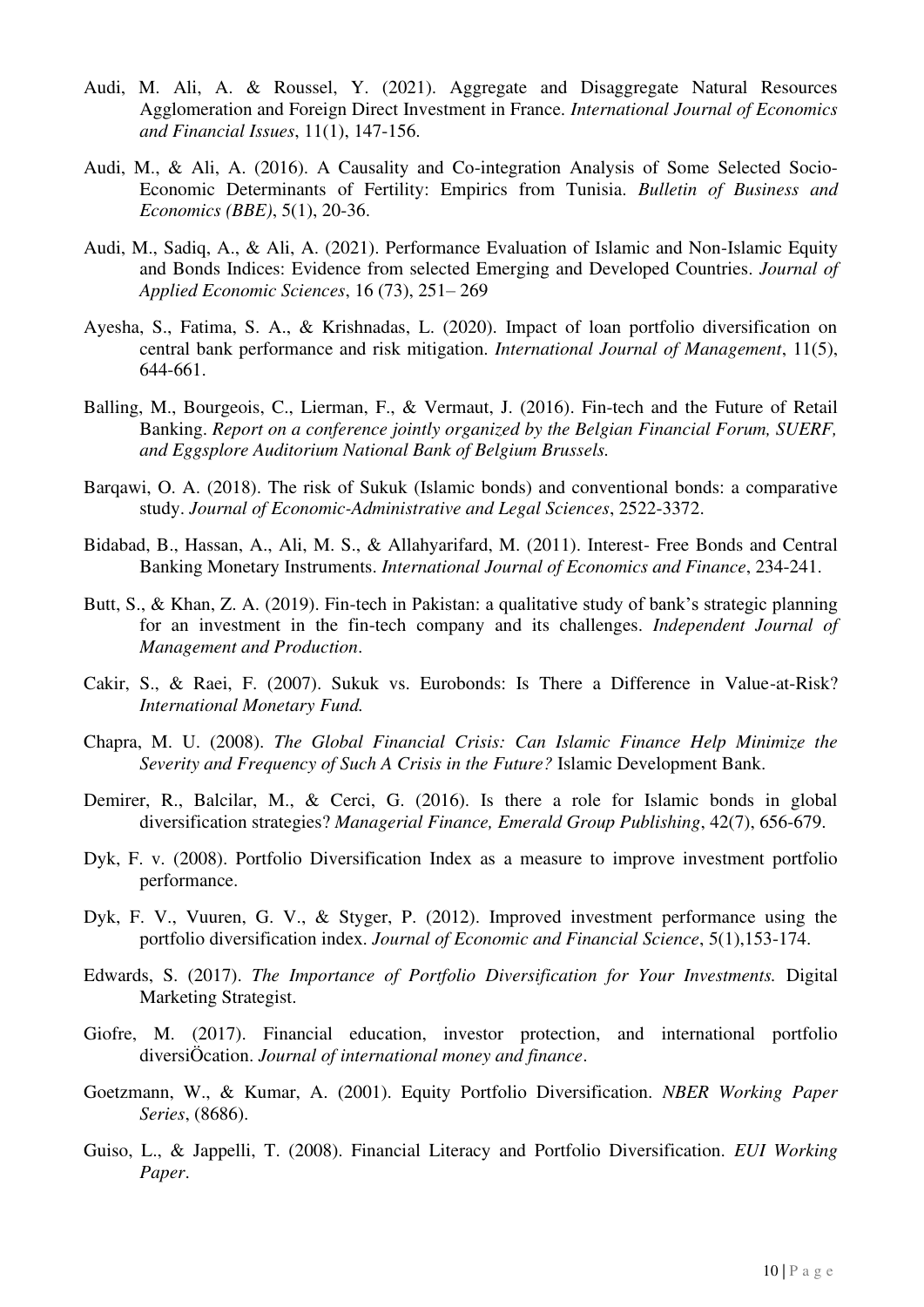- Haider, A., & Ali, A. (2015). Socio-economic determinants of crimes: a cross-sectional study of Punjab districts. *International Journal of Economics and Empirical Research*, 3(11), 550- 560.
- Hagin, R. L. (2003). Investment Management.
- Hayat, R., & Kraeussl, R. (2011). Risk and return characteristics of Islamic equity funds. *Emerging Markets Review*, 189-203.
- Hesse, H., Jobst, A. A., & Solé, J. (2008). Trends and Challenges in Islamic Finance. *World Economics*, 175-193.
- Hoang, T. H., Lean, H. H., & Wong, W.-K. (2011). Is Gold Good for Portfolio Diversification? A Stochastic Dominance Analysis of the Paris Stock Exchange. *Multinational Finance Society*, 26-29.
- Ibrahim, M. (2015). Analysis of Portfolio Diversification and Risk Management of Livestock Assets in the Borana Pastoral System of Southern Ethiopia.
- Islamic Finance Sukuk. (2015). *Islamic Finance Sukuk Definition.* Retrieved from Investment and Finance: https://www.investment-and-finance.net/islamic-finance/tutorials/sukukdefinition.html Islamic.
- Islamic Financial Services. (2017). Islamic Financial Services Industry Stability Report. *Kuala Lumpur: IFSB*.
- Jabeen, Z. (2007). Significance of Sukuk Securitization For Banks Structuring for Risk Regulation and Pricing. *Conference Proceedings.*
- Kassem, M. Ali, A. & Audi, M. (2019). [Unemployment Rate, Population Density and Crime Rate in](javascript:void(0))  [Punjab \(Pakistan\): An Empirical Analysis.](javascript:void(0)) *Bulletin of Business and Economics (BBE),* 8(2), 92-104.
- Khoso, A. A., Kazi, A. S., Ahmedani, M. M., Ahmed, M., Ahmed, F., & Khoso, I. A. (2016). A comparative study between Sukuk bonds and conventional bonds in the Pakistan capital market. *International Journal of Multidisciplinary Research and Development*, 06-11.
- Kimeu, F. M. (2014). The effect of portfolio composition on the financial performance of investment companies listed in the Nairobi securities exchange.
- Kota, S., & Senthilkumar, S. (2019). Investment diversification factors on portfolio decisions with reference to RRT inducement. *International Journal of Marketing and Management Research*, 10(6).
- Koumou, G. B. (2020). Diversification and Portfolio Theory: A Review. *Financial Markets and Portfolio Management*, 34, 267-312.
- Laure, M. A. (2019). The Future of Fintech. *Research-Technology Management*, 59-63.
- Lee, K. h., & Ullah, S. (2008). Inter-bank cooperation between Islamic and conventional–the case of Pakistan. *International Review of Business Research Papers*, 1-26.
- Levišauskait, K. (2010). Investment Analysis and Portfolio Management. *LEONARDO DA VINCI Innovation*.
- Lintner, J. (1965). The Valuation of Risk Assets and the Selection of Risky Investments in Stock Portfolios and Capital Budgets. *The Review of Economics and Statistics*, 13-37.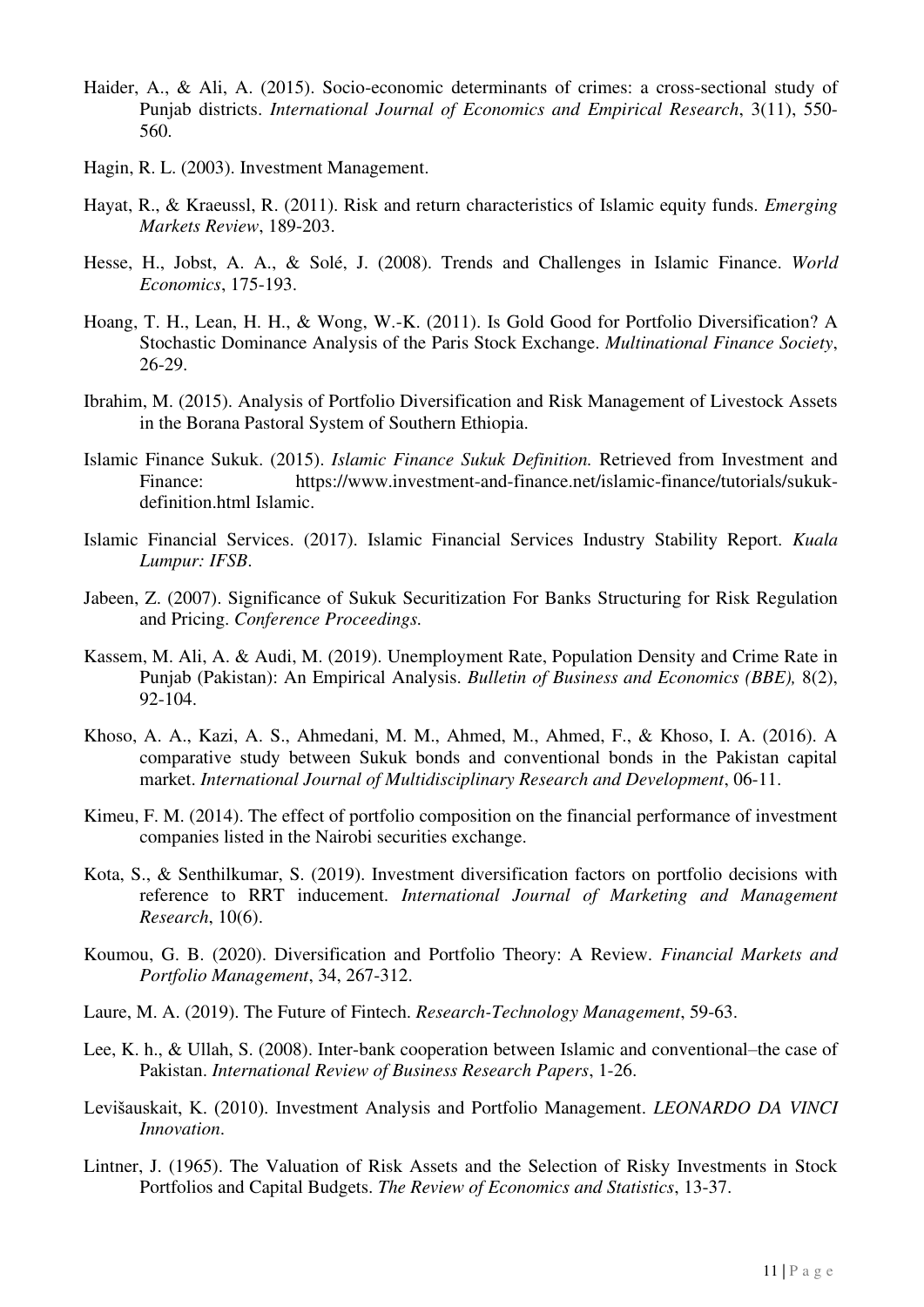- Lyandresy, E., Marchicaz, M.-T., Michaelyx, R., & Mura, R. (2015). Owners' portfolio diversification and firm investment: Evidence from private and public firms.
- Maeda, M. (2009). The Complete Guide to Investing in Bonds and Bond Funds: How to Earn High Rates of Return Safely. *Florida: Atlantic Publishing Group*.
- Makau, M. M., & Ambrose, D. (2017). The Impact of Portfolio Diversification on Financial Performance of Investment Firms Listed In Nairobi Securities Exchange, Kenya: Empirical Review. *International Journal of Management and Commerce Innovations*, 5(2),177-187.
- Marekera, S., & Macready, T. (2016). Impact Investing in the Context of a Diversified Portfolio. *Investments & Wealth Monitor*.
- Markowitz, H. (1952). Review Article on Modern Finance Portfolio Theory. *Journal of Finance*, 7(1), 77-90.
- Markowitz, H. M. (1959). *Portfolio Selection Efficient Diversification of Investments.* New York.
- McMillen, M. (2012). Contractual Enforceability Issues: Sukuk and Capital Markets Development. *Chi. J Int'l L.*
- Merton, R. C. (1969). Lifetime Portfolio Selection Under Uncertainty: The continuous-Time Case. *The Review of Economics and Statistics*, 51(3), 247-257.
- Mobin, M. A., & Ahmad, A. U. (2014). Liquidity Management of Islamic Banks: The Evidence from Malaysian Practice. *The Global Journal of Finance and Economics*, 175-186.
- Mohamad, A. A., Mohamad, M. T., & Samsudin, M. L. (2013). How Islamic Banks of Malaysia Managing Liquidity? An Emphasis on Confronting Economic Cycles. *International Journal of Business and Social Science*, 253-263.
- Mohamad, S., & Yusoff, M. F. (2008). Key Shari[ah Rulings on Sukuk Issuance in the Malaysian Islamic Capital Market. *In S. Ali, Islamic Capital Markets: Products, Regulations, and Development. Islamic Development Bank*, 55-68.
- Mouna, A., & Jarboui, A. (2015). Financial literacy and portfolio diversification: an observation from the Tunisian stock market. *International Journal of Bank Marketing*, Vol. 33 pp. 808 - 822.
- Nakaso, H. (2016). FinTech its impacts on finance, economies, and central banking. *Deputy Governor of the bank of japan*.
- Nedeltcheva, G. N., & Ragsdell, K. (2011). A New Approach to Optimal Investment Portfolio Management. *International Journal of Global Management Studies*, 2(2).
- Nisar, S. (2007). Islamic Bonds (Sukuk): its introduction and application.
- Norzaidi, M. D., & Chong, S. C. (2008). Portfolio diversification: the role of information technology in future investment decision-making. *Int. J. Electronic Finance*, 2(4),451–468.
- Omisore, I., Yusuf, M., & Christopher, N. I. (2012). The modern portfolio theory as an investment decision tool. *Journal of Accounting and Taxation*, 4(2),19-28.
- Pickard, A. J. (2013). Research methods in information.
- Pola, G. (2014). Is Your portfolio effectively diversified? Various perspectives on portfolio diversification. *Amundi Asset Management*, 40.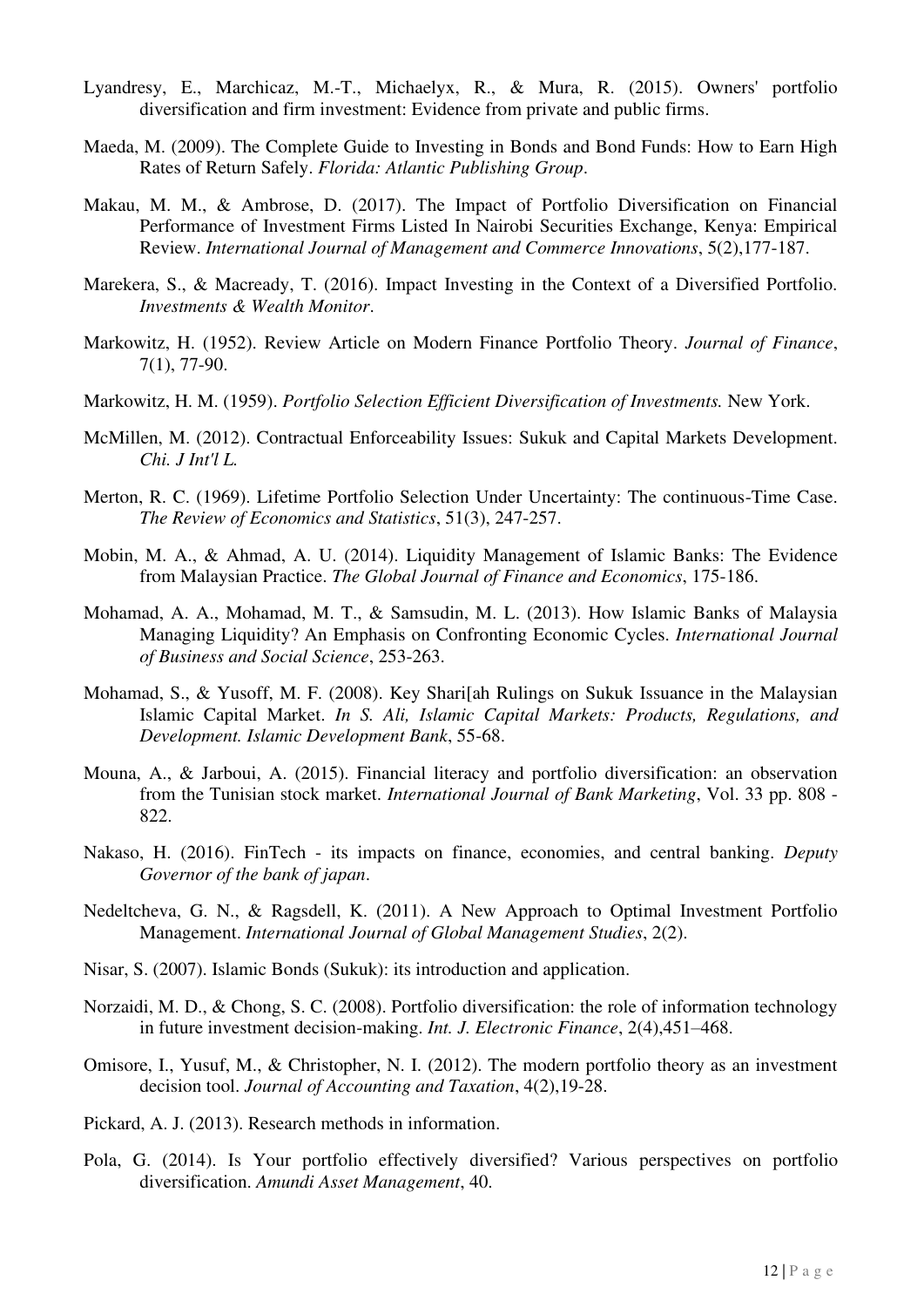- Presnal, A., Godani, N., & Comeau, N. (2013). Trading, Investment &Portfolio Management. *Interactive Qualifying Project Report*.
- Pula, J. S., Berisha, G., & Ahmeti, S. (2012). The Impact of Portfolio Diversification in the Performance and the Risk of Investments of Kosovo Pension Savings Trust. *Journal of Business and Economics*, 3(3), 198-211.
- Rahmawati, D. I., Qudus, S. N., & Pertiwi, R. D. (2020). Analysis of the Impact of using Syariah Bonds (Sukuk) and Conventional Bonds on Stock Returns for Investors in Indonesia: Study of Manufacturing Companies Listed on the IDX in 2015-2017. *Journal of Physics: Conference Series*.
- Raposo, P., Chahed, E., Malaterre, N., & Gautier, P. (2014). Tech Disruption In Retail Banking: France's Universal Banking Model Presents a Risk.
- Reilly, F., & Brown, K. (2002). Investment Analysis&Portfolio Management.
- Rizvi, S. K., Naqvi, B., & Tanveer, F. (2018). Is Pakistan Ready to Embrace Fintech Innovation? *The Lahore Journal of Economics*.
- Rudin, A. M., & Morgan, J. (2006). A Portfolio Diversification Index. *The Journal of Portfolio Management*, 32(2), 81-89.
- Saripudin, K. N., Mohamad, S., Razif, N. F., Abdullah, L. H., & Rahman, N. N. (2012). Case Study on Sukuk Musharakah Issued in Malaysia . *Middle-East Journal of Scientific Research* , 168- 175.
- Shanmugam, B., & Zahari, Z. R. (2009). A Primer on Islamic Finance. *Research Foundation of CFA Institute*.
- Shari, A., Mahat, F., & Dahir, A. M. (2019). Issues and Trends of Portfolio Diversification. *International Journal of Academic Research in Business and Social Sciences*, 9(11), 1237– 1243.
- Sherif, M., & Erkol, C. T. (2017). Sukuk and conventional bonds: shareholder wealth perspective. *Journal of Islamic Accounting and Business Research*, 347-374.
- Sajid, A. & Ali, A. (2018). Inclusive Growth and Macroeconomic Situations in South Asia: An Empirical Analysis. *Bulletin of Business and Economics (BBE),* 7(3), 97-109.
- Sulehri, F. A., & Ali, A. (2020). Impact of Political Uncertainty on Pakistan Stock Exchange: An Event Study Approach. *Journal of Advanced Studies in Finance*, 11(2), 194-207.
- Simkowitz, M. A. (1972). Modern Financial Theory, Impact on Analysis of Strategy. *Business Horizons*, 15(1), 89-96.
- Theron, L., & Vuuren, G. V. (2018). The maximum diversification investment strategy: A portfolio performance comparison. *Cogent Economics & Finance*, 6(1).
- Viceira, L. M., & Wang, Z. K. (2018). Global Portfolio Diversification for Long-Horizon Investors.
- Woerheide, W., & Persson, D. (1993). An Index of Portfolio Diversification. *Financial Services Review*, 2(2), 73-85.
- Worthington, A., & Higgs, H. (2004). Art as an Investment: Risk, Return and Portfolio Diversification in Major Painting Markets. *Accounting and Finance*, 44(2), 257-272.